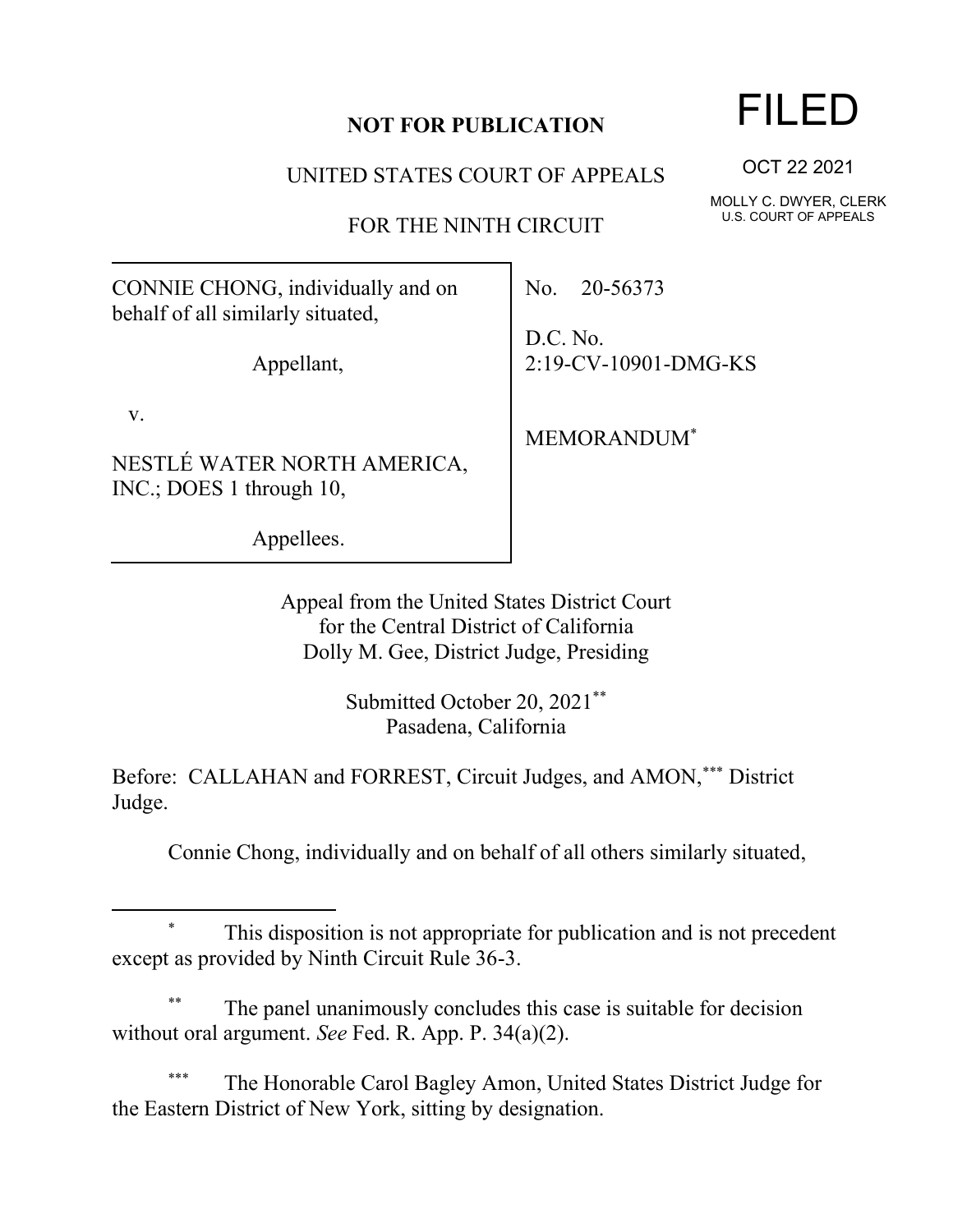appeals the district court's order dismissing her statutory claims, which alleged that Nestlé Waters North America ("Nestlé") violated various California consumer protection laws in connection with its labeling of Arrowhead Brand water, for failure to state a claim under Federal Rule of Civil Procedure 12(b)(6). The district court also dismissed Chong's purported standalone claim of unjust enrichment. We have jurisdiction under 28 U.S.C. § 1291. Reviewing the district court's dismissal de novo, *Curtis v. Irwin Indus., Inc.*, 913 F.3d 1146, 1151 (9th Cir. 2019), we affirm.

**1.** Chong argues that the district court erred in dismissing her claims under California's Unfair Competition Law ("UCL"), False and Misleading Advertising Law ("FAL"), and the California Legal Remedies Act ("CLRA") by finding that a "reasonable consumer" would not be misled by the Arrowhead labels. Under the "reasonable consumer" standard, plaintiffs must demonstrate that "members of the public are likely to be deceived," which "requires more than a mere possibility that [a] label 'might conceivably be misunderstood by some few consumers viewing it in an unreasonable manner.'" *Ebner v. Fresh, Inc.*, 838 F.3d 958, 965 (9th Cir. 2016) (first quoting *Williams v. Gerber Prods. Co.*, 552 F.3d 934, 938 (9th Cir. 2008); and then quoting *Lavie v. Procter & Gamble Co.*, 129 Cal. Rptr. 2d 486, 495 (Ct. App. 2003)).

In sum, Chong argues that the district court did not properly credit her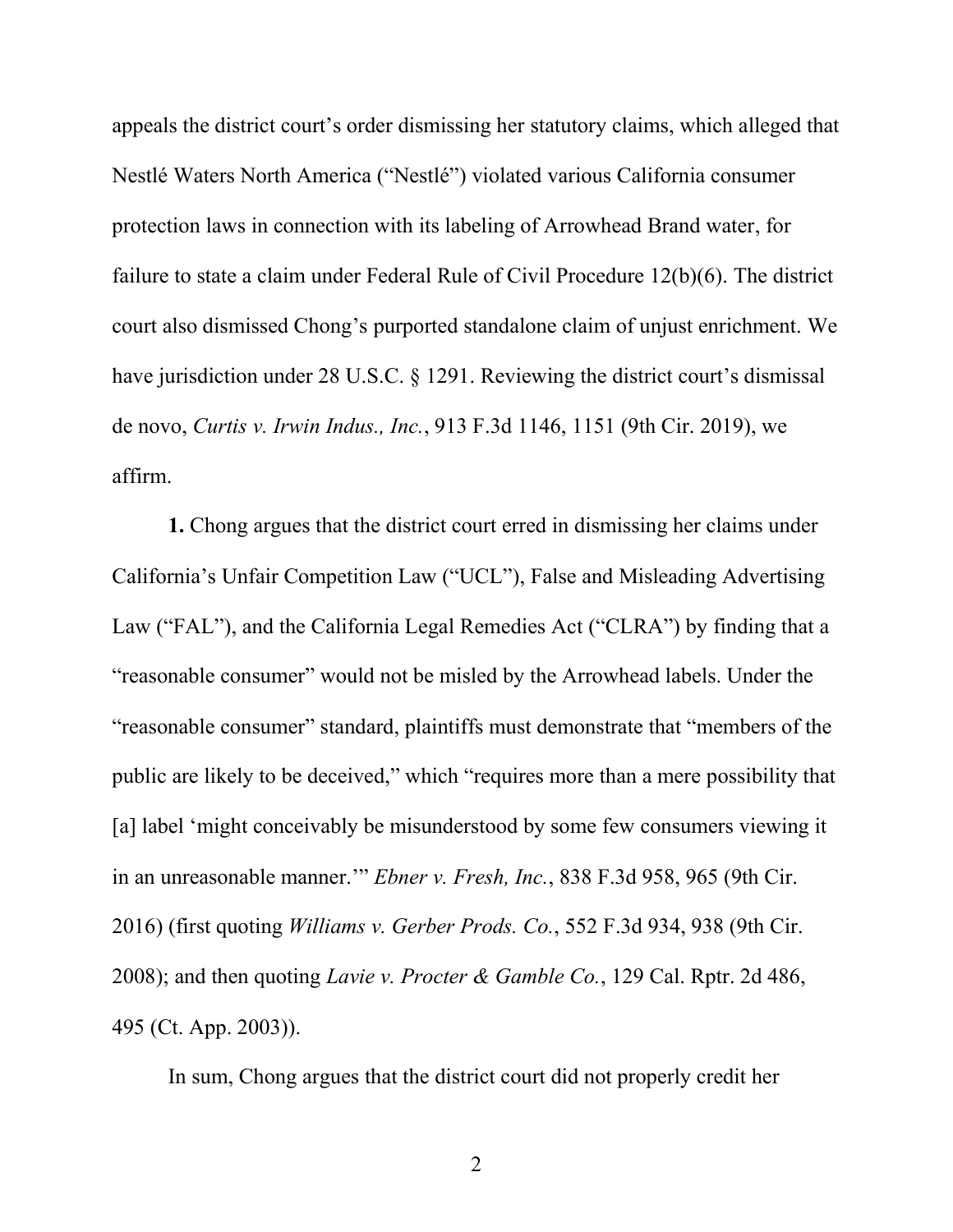allegation that she believed the mountain printed on the front of the Arrowhead label to be "Arrowhead Mountain," and on the basis of that belief, determined that "NESTLÉ Product was [sourced exclusively] from the springs in the arrowhead mountain." We reject Chong's argument. The district court properly accepted as true that Chong believed that the mountain on the front of the labels was "Arrowhead Mountain," but upon reviewing the labels submitted for judicial notice by Nestlé, determined that there was not "any indication that the image of the mountain and lake refer to any specific mountain or lake, but rather to the true statement that Arrowhead Water is comprised entirely of mountain spring water." The court was correct to find that this case "presents the rare case where this Court may conclude on the pleadings that no reasonable consumer would be misled by any of the product labels at issue in this suit."

**2.** Chong also argued that Nestlé violated the UCL by virtue of "bare technical violation[s]" of state and federal law, which can serve as predicate offenses under the UCL's "unlawful" conduct prong. This, too, is unpersuasive. The district court properly found that Chong had not sufficiently alleged any violations of state or federal law that could serve as predicate violations under the UCL "unlawful" conduct prong.

**3.** Finally, the district court was correct to dismiss Chong's unjust enrichment claim. Even assuming she did not waive this claim, it fails on the

3